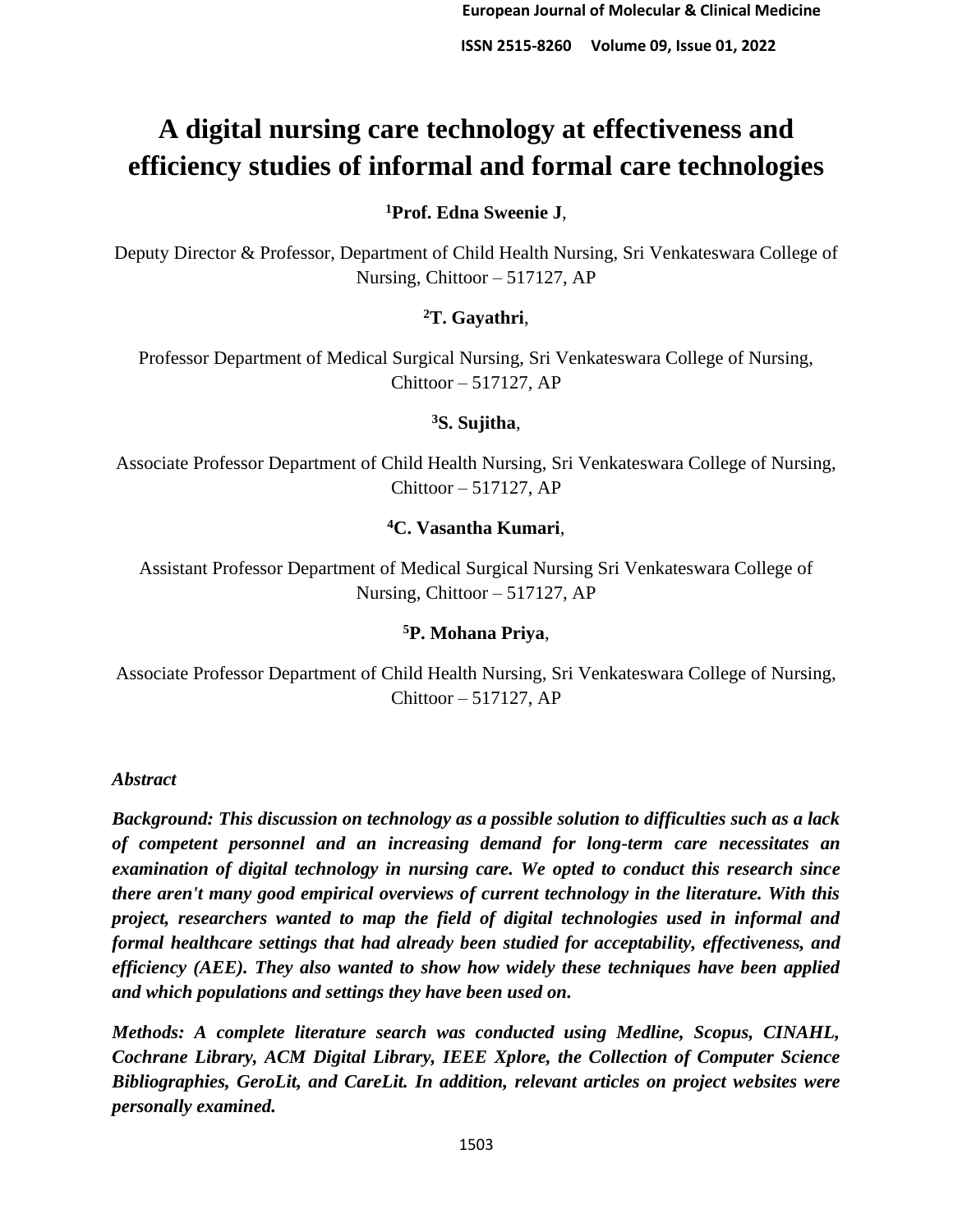*Results: During the review, 715 articles were found to be relevant. Effectiveness studies have been conducted on ICT, robots, and sensors. Studies on user adoption of EHR/EMR, robots, and ICT were common. In the past, efficiency studies were rare. Numerous studies were found to be devoid of supporting evidence. Testing acceptance and effectiveness has always relied on small-scale experiments with no controls. ICT, robots, and e-learning were the most frequent research designs with high evidence levels. A lack of technology reviews and recommendations for informal caregivers and children, as well as for official care at home or in cross-sectoral care, was noted in this study.*

*Conclusion: Rather than systematic reviews using low-quality research, we advocate developing high-quality assessments of current digital technologies for AEE in real-world contexts. More emphasis should be made on efficiency research. A deeper investigation of the implemented AEE assessment methodologies should be the focus of future research. Policymakers should give funds to allow large-scale, long-term assessments of technologies in clinical practise, meeting the research gaps indicated in this study for technologies, target contexts, and target populations.* 

*Keywords: Technology, Care, Nursing, Scoping Review, Efficiency, Effectiveness, Acceptance, Evaluation, Effect, Digital*

### **1. Introduction**

We suggest generating high-quality evaluations of existing digital technologies for AEE in realworld scenarios rather than systematic reviews based on low-quality research. Efficiency studies should be given more attention. Future study should concentrate on a more thorough examination of the AEE evaluation procedures that have been deployed. Policymakers should provide funding to enable large-scale, long-term evaluations of technologies in clinical practise, addressing the research needs identified in this study for technologies, target settings, and target populations.

The Pflegeinnovationszentrum (German for "Nursing Care Innovation Center") is a collaborative research initiative funded by the Federal Ministry of Education and Research (BMBF) to establish a nursing care innovation competence centre. As well as gathering and disseminating data on digital technology's acceptance, efficacy, and efficiency in nursing care, the organisation hopes to put its findings into action. This includes the use of these technologies' capabilities in the education of nurses. There are a broad range of technologies available to aid in nursing care and education, and the AEE of these technologies will be examined as part of this evaluation. If a new technology is likely to be integrated into nursing practise, these outcome characteristics are essential to us. It's possible to learn a lot about nursing technology and nursing education from the existing literature, which covers many different themes. Scoping reviews aim to provide the full breadth of research, including AEE in both informal and formal care.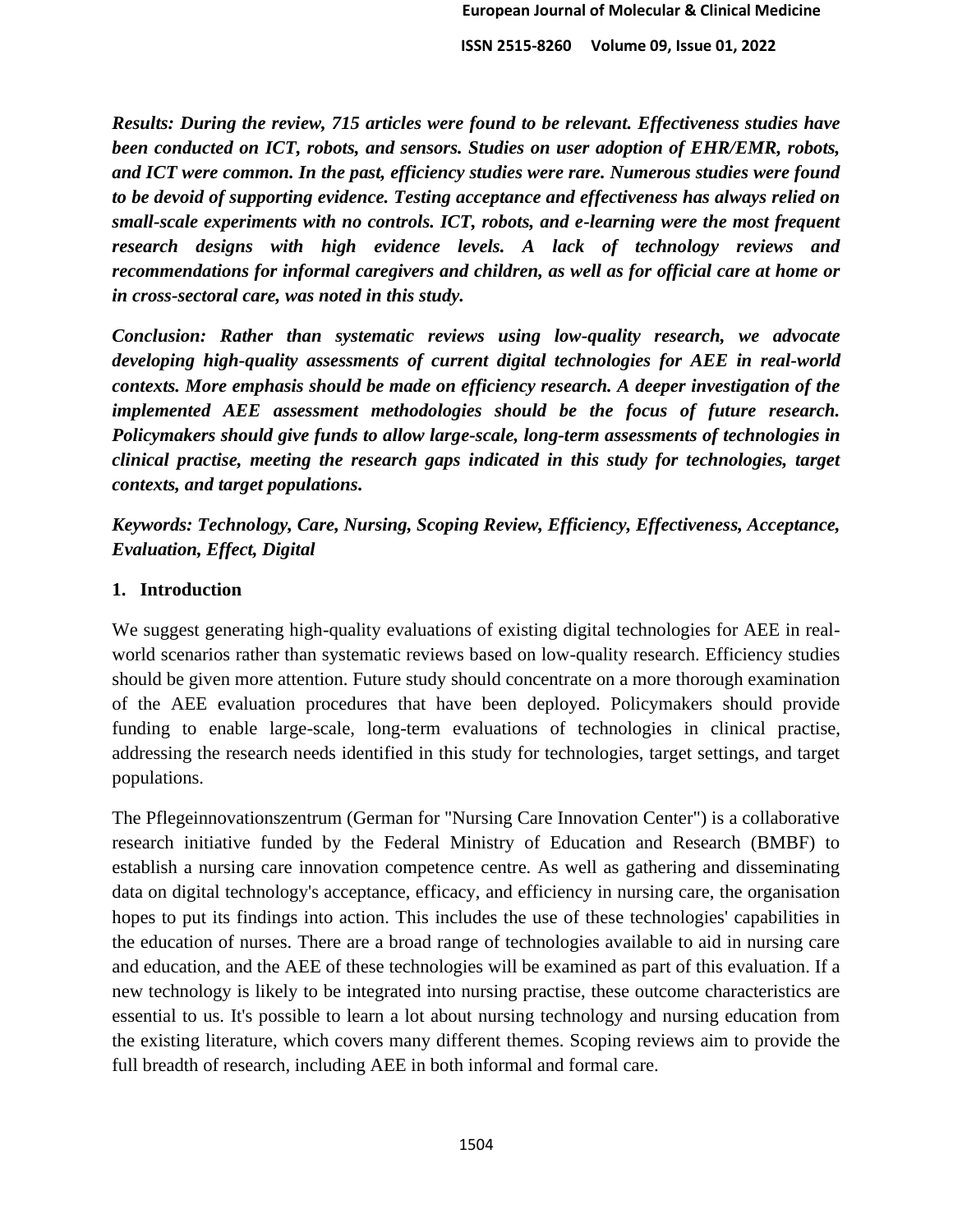Many small-scale studies of specific technologies for informal and formal care are now available in the literature. To name just a few, they include electronic point of care wound documentation for residential long-term care, noise-sensor lights for the critical care unit and companion robots for elder care. Using electronic medical records and virtual reality technologies in nursing education, nursing institutions are able to better manage their patient data and increase their productivity. Existing review publications tend to focus on individual technologies or specialised groups, such as stroke survivors, and generally combine single outcome criteria, such as efficacy or acceptability.. Numerous comprehensive analyses in the technology and nursing care fields find that trustworthy evidence on the effectiveness and efficiency of technologies under consideration is still inadequate or insufficient. Even though there are many technologies that can aid in both formal and informal care, there is no comprehensive assessment of these technologies or studies that summarise the existing evidence for AEE in this huge field of technologies that we are aware of. A thorough examination of digital technology and nursing care, including all areas of informal and formal care and nursing education, is now possible thanks to this study. The study identifies which areas of technology may warrant further investigation and which areas of solid AEE research should be explored.

#### **2. Objective and research question**

Finally, this scoping review's ultimate goal is to identify interesting technologies for future investigation, to identify present research gaps, and to analyse how research is performed. Because of this, we want to create an AEE-based map that illustrates the breadth of the digital care technologies that have previously been investigated, as well as the intended contexts, support areas, and demographics of those technologies. Researchers may use this scoping study to discover which technologies need to be thoroughly analysed and for which technologies more research is required. As a result, a scoping study is the best approach for gathering information on technologies that have received less attention in the past but have the potential to provide more conclusive results in the future.

Accordingly, the following key research questions serve as the foundation for this review:

- (i) In terms of all outcome dimensions (AEE), which areas of digital technologies aimed at supporting informal or formal care are most commonly researched?
- (ii) In these studies, what target settings, support domains, and target populations are addressed?
- (iii) What research approaches were employed to investigate the outcome dimensions?

#### **3. Methods Methodological basis**

The format devised by Arksey and O'Malley for scoping reviews was adopted in our scoping review. Levac, Colquhoun, and others gave more processual proposals to enhance the scientific process. By combining comprehensiveness with resource feasibility and the iterativity of the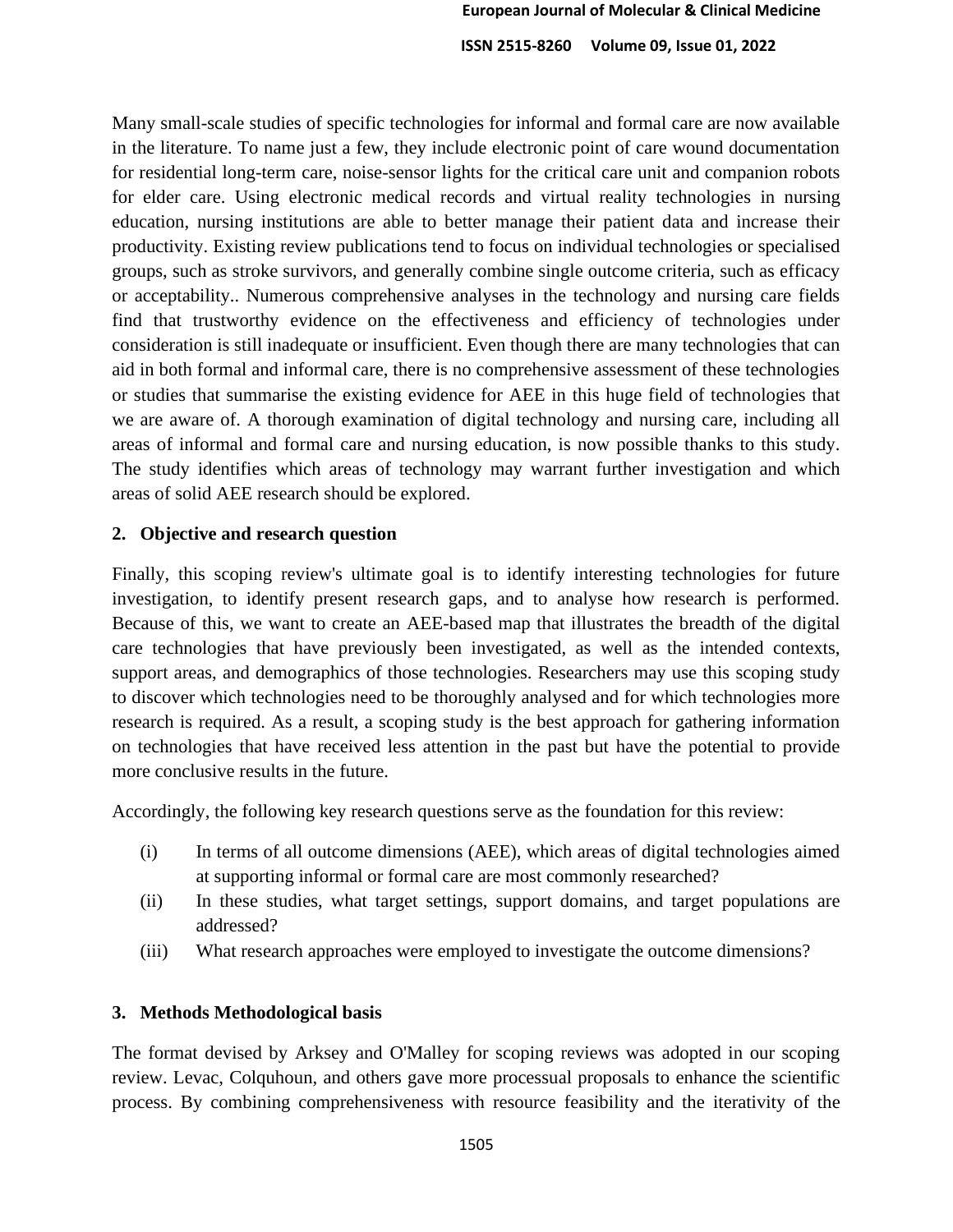team's data selection, extraction, and charting procedure, the processual suggestions were notably effective for finding relevant research.

## • **Data sources**

Electronic resources searched were Medline and Scopus; CINAHL; Cochrane Library; IEEE Xplore and Collection of Computer Science Bibliographies; GeroLit; and CareLite. A manual search of related projects from German-speaking countries supported the results. This year's literature review was finished in March. Due to the large number of publications identified, the reference lists of the included study were not examined.

# • **Eligibility criteria**

Scientific publications published between 2011 and 2018 that featured empirical investigations (abstracts accessible) in German or English were included. In March 2018, all databases were checked, limiting the time period covered to January 2011 to March 2018. To keep the scope reasonable and to concentrate on the most significant advancements, the time period studied was confined to 7 years.

In order to be published, acceptance, effectiveness (including efficacy), or efficiency (including cost analysis) of digital technology in nursing care and nursing education must be documented. A caregiver's ability to respond quickly was required, as were technologies that I contributed to the person's self-reliance in a way that allowed for the waiver of direct on-site care, ii) replaced nursing assistance with technology, and iv) assisted in nurse training or education. The technology's assistance might be for the individual in need of care, for official or informal caregivers, or for organisational procedures and processes. It might imply a wide range of technical developments, depending on the situation. Residential long-term care, formal and informal care in the home, hospital care, cross-sectoral care, palliative inpatient treatment, intensive care unit (ICU) care, and day-care centre care are some of the target settings for the initiative.

We excluded studies that used only mechanical devices and aids, electrical devices that were not networked or that did not rely on sensors to detect the activity of the person in need of care or the caregiver or their immediate vicinity, biotechnology, nanotechnology, medical devices (unless they were very closely related to nursing activities), and studies that used only mechanical devices and aids, electrical devices that were not networked or that did not rely on sensors to detect the activity of the person in need of care or the caregiver or their immediate vicinity.

# • **Search Terms**

The search keywords were chosen based on a preliminary literature study and the existing expertise of the project's specialists. Each phrase has been customised to fit the database's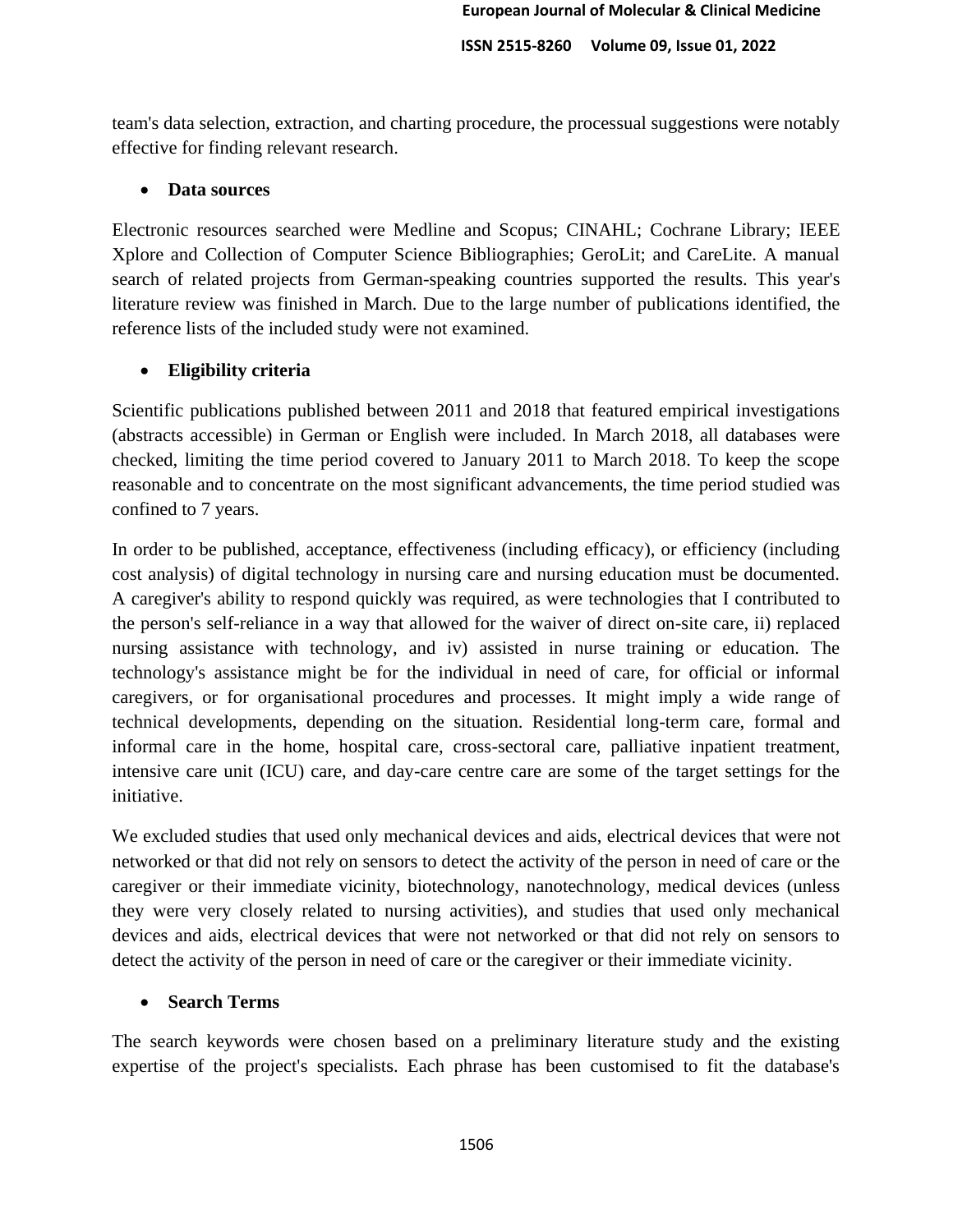structure. For the two German databases, equivalents have been utilised (GeroLit and CarelLit). Upon request, all search queries may be shared.

## • **Data extraction**

Using an Excel data extraction form that was tested, we were able to capture the names of the authors as well as the year, title, abstract, country, research design, number of participants, technology category, result dimension, goal setting, and the targeted groups. A digital, automated data analysis, as well as prior interviews with experts and an initial literature search, were used to create an acceptable technical category system. [28, 29]. When new technologies emerged that didn't fit into any of our preexisting categories, we incrementally devised new ones. A total of sixteen technical categories were devised in order to organise the information offered in each article. The majority of the categories still include a diverse set of technology. In a final phase, an iterative team approach improved and customised the extraction form for all categories. The whole texts were examined and information retrieved by four writers. If the complete text was clearly categorised using the extraction form, it was evaluated one again. If a text was omitted, a second author investigated the cause and, if required, re-included it.

## **4. Results**

For this review, a total of 27.339 articles were found, including 27.278 from databases and 61 through handsearch. After deleting duplicates, 19.510 titles were left to be screened. After screening the abstracts, 1.949 articles were picked, resulting in 1.044 full-texts qualified for fulltext screening. For the data analysis, 715 complete texts were used (see PRISMA flow diagram in Fig. 1). The 69 studies that were included originated from all across the world. Additional file 1 contains a complete list of all studies included.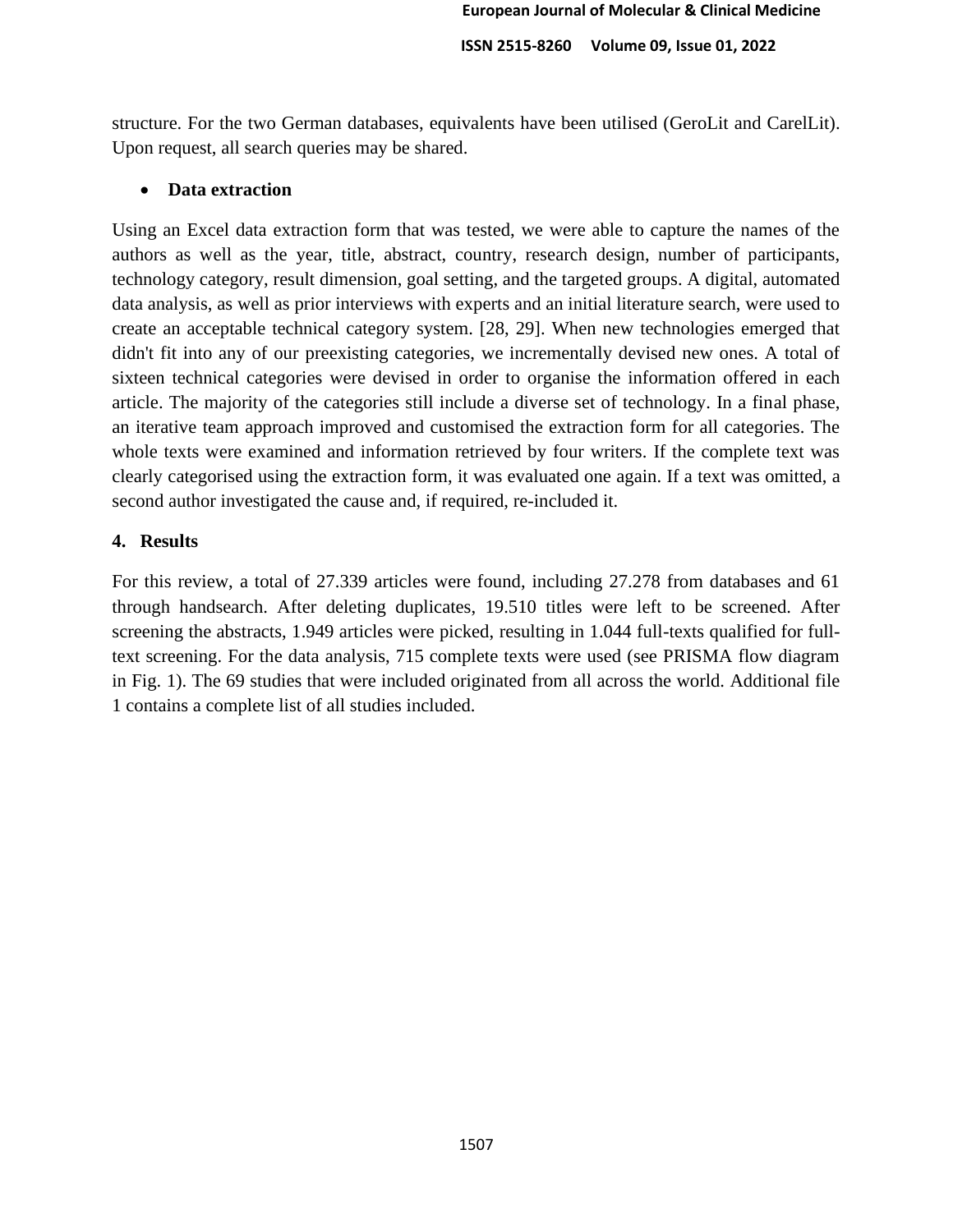

**Figure. 1** Flowchart of the study selection and search results

#### • **Technology categories**

We looked at the amount of studies that were included in each technological area to see which ones were most often investigated in terms of all outcome dimensions (AEE) and which ones were least. Table 1 gives an overview of the distribution of included research in terms of technological categories. The table is arranged in order of frequency. During the analysis of the research, it became obvious that there were no common definitions for distinct technological categories. Table 1 contains the definitions we created to distinguish the technologies in this study. Information and Communication Technologies (ICT)  $(n = 147)$  is the most investigated technological category. ICT is a broad term that refers to a variety of technologies. In general, information and communication technologies (ICT) are technologies that offer or record significant information with a major emphasis on improving interpersonal interactions. Table 1 lists the technologies that are included. ICT might also include electronic health records (EHR)/ electronic medical records (EMR), hospital/care institution information systems (HIS), or monitoring technology. We opted to showcase these subjects individually since they represent huge areas of study. Robots  $(n = 102)$  are the second most investigated category. We discovered that the robots under investigation had a wide range of focus. They provide assistance on a variety of levels, including physical, psychological, social, organisational, security, educational,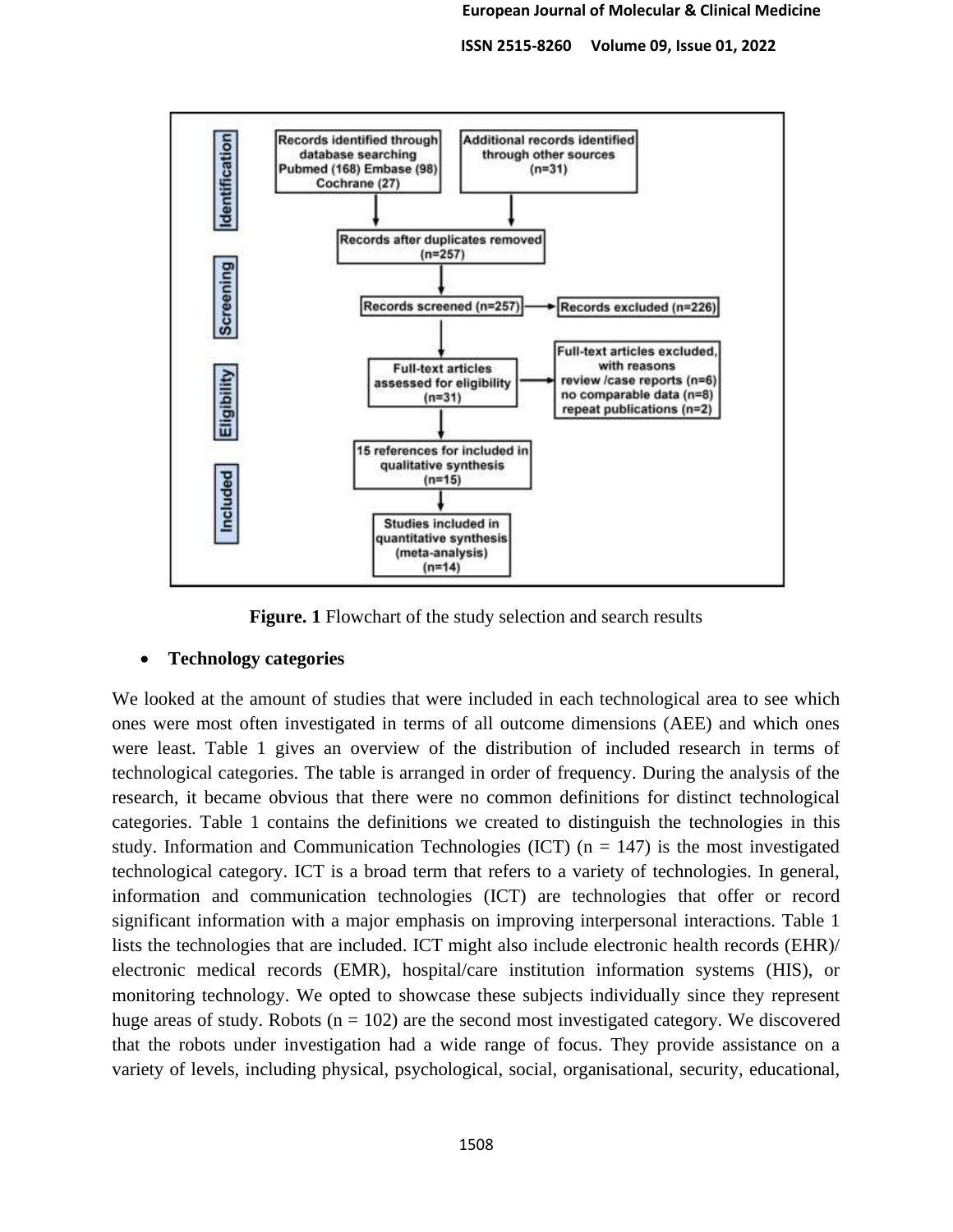and therapeutic. This category contains all sorts of robots that were referred to as "robot" throughout the article.

This type of technology is the third most commonly investigated in terms of research  $(n = 83)$ . It's possible to use these sensors to monitor and control other equipment, such as pumps and alarm systems, as well as to monitor and track behaviour. A wide range of technologies ( $n = 80$ ) are examined in several research, rather than just one. Most of the evaluations are focused on a certain demographic or a specific nursing issue. Many of these studies are acceptability studies, which look at a wide selection of technologies before making a final conclusion. Only a small number of studies truly investigate the efficacy or efficiency of technological systems that include a variety of technologies. Technology that has not been extensively studied includes virtual reality technology and tracking technologies, which may be used to find people or items, as well as serious games that are utilised for educational or personal development objectives. Personal medical records (PMR), unlike electronic medical records (EMR), enable the patient to view all of their data. In certain categorization systems, however, research on PMR might be considered secondary to those on EMR. The significance of this research should not be elevated as a result. Robotics and sensors are the most commonly researched technologies in terms of all result aspects, according to ICT, robots, and sensors (AEE). The least studied technologies include virtual reality, tracking, and serious gaming.

#### • **Outcome dimensions and technologies**

Acceptance, efficacy, and efficiency are all considered in this study's inclusion criteria. There are many different ways of describing and measuring these outcomes in the included research, which is mirrored in their wide range of conceptualizations. The quantitative assessment of acceptance in line with a broad variety of theoretical acceptance models as well as qualitatively stated acceptance outcomes are included in acceptance studies. Personal health or care-related outcomes, organisational or learning outcomes, and technology-related outcomes are all included in the definition of effectiveness. Many research labelled as efficiency-studies incorporate rudimentary cost assessments with a few complete economic evaluations since there are only a few studies focused on the prices of technologies at all.

**Table 1** Classification of Technology Adoption Studies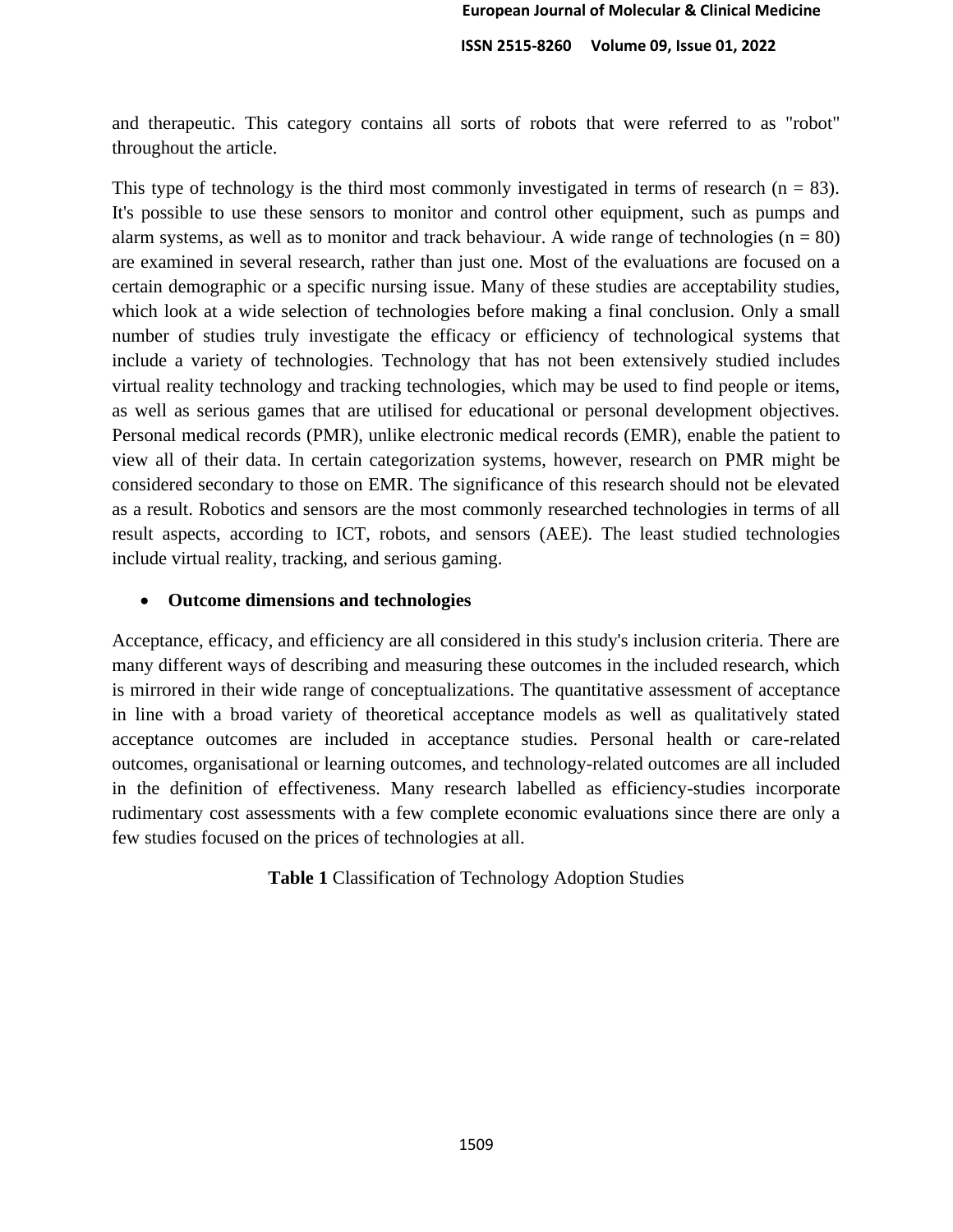| Category                             | Percentage<br>of Papers in<br>Category                                              | Description                                                                                                                      | Time of<br>Influence                  | <b>Example Technologies</b>                                               |  |
|--------------------------------------|-------------------------------------------------------------------------------------|----------------------------------------------------------------------------------------------------------------------------------|---------------------------------------|---------------------------------------------------------------------------|--|
| Stand-Alone<br>Desktop<br>Technology | 24.95%                                                                              | Software for personal<br>computers; the primary<br>functionality of these<br>applications exists without<br>network connections. | Late Eighties<br>to early<br>Nineties | Personal productivity<br>Suites; word processing,<br>spreadsheet software |  |
| Client-Server<br>Technology          | Software relying on a<br>networked environment for<br>25.08%<br>main functionality. |                                                                                                                                  | Early to late<br>Nineties             | CRM systems; email<br>systems; distributed<br>databases                   |  |
| Internet-Based<br>Technology         | 49.95%                                                                              | Technologies which require<br>an internet (IP) connection.                                                                       | Mid Nineties<br>to present            | Web sites; Ecommerce<br>portals; online classes                           |  |

Only 5,8% ( $n = 42$ ) of the included studies examined efficiency or at least included a cost analysis when it came to the specific outcome dimensions (AEE). Sixty percent of the included studies ( $n = 427$ ) examined aspects of the effectiveness of care technologies, 59 percent ( $n =$ 424) examined acceptance. There are several counts of studies since some research include various outcome aspects, which means the percentage shares sum up to more than 100%. According to Table 2, which breaks down acceptance studies by outcome dimension, ICT ( $n =$ 93), robotics ( $n = 64$ ), and EMR/EHR ( $n = 48$ ) are the most commonly studied technologies. ICT has been the subject of the most efficacy studies  $(n = 94)$ . The second- and third-largest groups are sensor and robotic technologies ( $n = 68$  and 57, respectively). All technologies have only been evaluated for efficiency a few times. For this category, ICT  $(n = 9)$  may be emphasised. Only 6% of all ICT studies focus on efficiency or cost evaluations, despite the fact that the total number of studies is far more than that. Summarizing, we discovered a high number of research on ICT, robots and sensors that concentrate on efficacy and a big number of studies on ICT, robots and EHR/EMR that focus on acceptability. There is extremely little research on efficiency.

**Table 2** Important Life Domains and Technology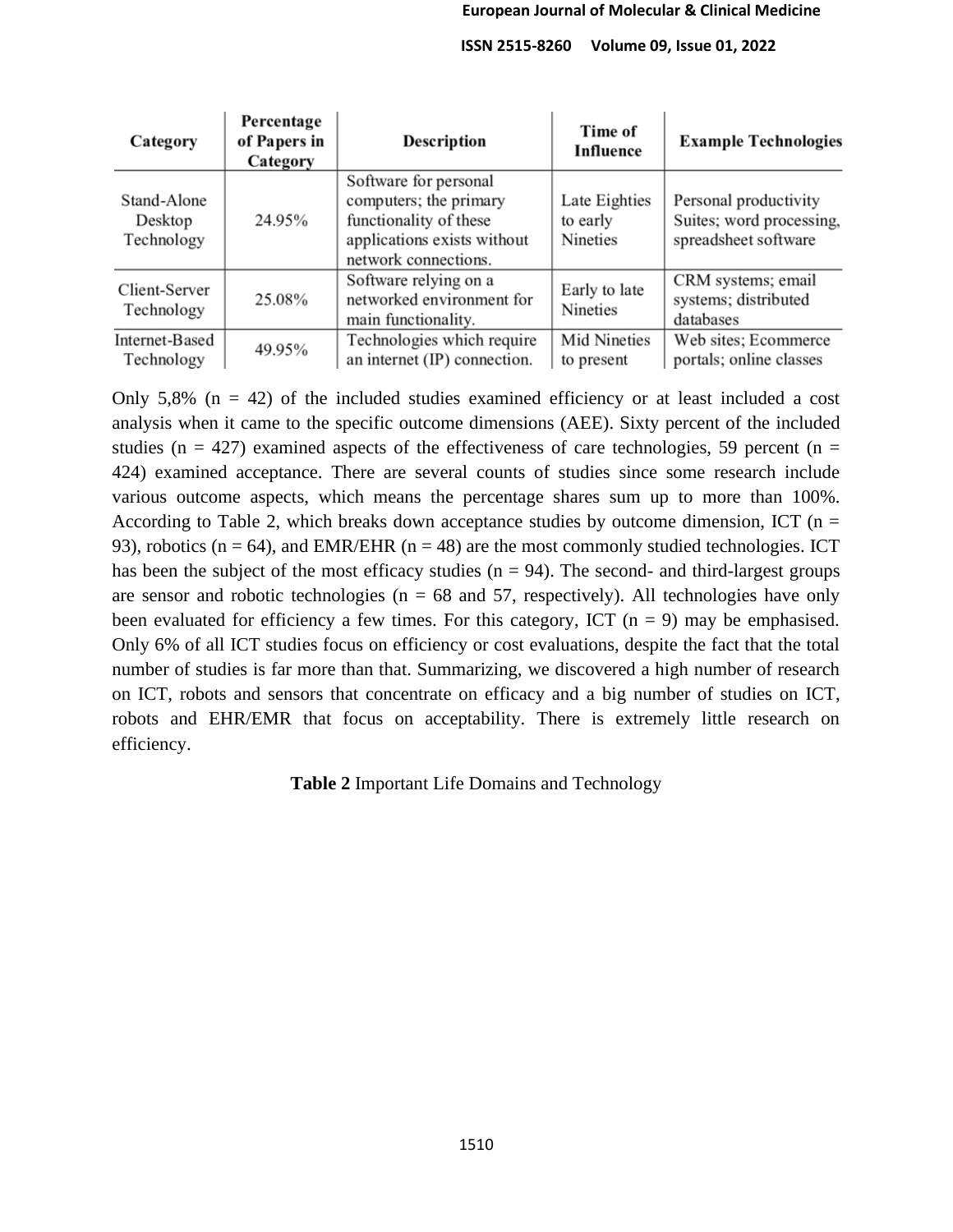#### **European Journal of Molecular & Clinical Medicine**

 **ISSN 2515-8260 Volume 09, Issue 01, 2022**

| Technology<br>functions                                                          | Life domains                                                                                                                                  |                                                                                                                          |                                                                                                                                                                                                                  |                                                                                                |                                                                                                                       |  |  |
|----------------------------------------------------------------------------------|-----------------------------------------------------------------------------------------------------------------------------------------------|--------------------------------------------------------------------------------------------------------------------------|------------------------------------------------------------------------------------------------------------------------------------------------------------------------------------------------------------------|------------------------------------------------------------------------------------------------|-----------------------------------------------------------------------------------------------------------------------|--|--|
|                                                                                  | Physical and mental<br>health                                                                                                                 | Mobility                                                                                                                 | Social connectedness                                                                                                                                                                                             | Safety                                                                                         | Everyday activities<br>and leisure                                                                                    |  |  |
| Monitoring/<br>measurement<br>(person,<br>environment)                           | Physiological<br>functioning (e.g.,<br>heart rate, blood<br>pressure, and<br>oxymetry), affect,<br>health behaviors                           | Speed and variability<br>of gait, distance<br>covered, vestibular<br>functioning, driving<br>behavior, daily<br>exercise | Frequency and duration<br>of mobile and fixed<br>communication device<br>uses; frequency and<br>duration of time in direct<br>communication with other<br>humans; frequency and time<br>spent in social settings | Frequency of<br>falls, location,<br>driving ability                                            | Frequency, accuracy,<br>and speed of daily<br>task performance;<br>frequency and<br>duration of leisure<br>activities |  |  |
| Diagnosis,<br>screening                                                          | Clinical conditions,<br>risk status for<br>clinical conditions                                                                                | Risk for falling;<br>ambulatory ability,<br>adequacy of daily<br>physical exercise                                       | Social isolation, social<br>integration                                                                                                                                                                          | <b>Emergency</b><br>situation,<br>being lost, at<br>risk for driving<br>accidents              | Critical cognitive<br>functioning, critical<br><b>ADL/IADL</b> status                                                 |  |  |
| Treatment,<br>intervention<br>(compen-<br>sation,<br>prevention,<br>enhancement) | Remote behavioral<br>treatment, chronic<br>disease management,<br>prevention and well-<br>ness interventions,<br>clinical decision<br>support | Guidance assistance,<br>risk mitigation (e.g.,<br>risk of falling),<br>encouragement and<br>support for exercise         | Enhanced social integra-<br>tion, connectivity through<br>computers/communication<br>technologies                                                                                                                | Emergency<br>response<br>systems,<br>computerized<br>driving assis-<br>tance, alert<br>systems | Task assistance or<br>training, entertain-<br>ment, education                                                         |  |  |

Note: ADL = activities of daily living; IADL = instrumental activities of daily living.

#### • **Study design and outcome dimensions**

The study designs have a significant impact on the quality and extent of evidence provided in investigations of acceptability, efficacy, and efficiency. In assessing the evidence level of diverse research designs, we use mainstream evidence-based nursing and evidence-based medical recommendations The highest level of evidence is meta-analysis, systematic reviews (Ia), RCTs (Ib) and quasi-experiments (II), while the medium level of evidence is evidence from welldesigned cohort or case-control studies (III) and evidence from single descriptive, qualitative (IVa) or uncontrolled interventional studies (IVb) Study design has an effect on the outcome dimensions. There were a total of 22% of research on acceptability and 32% of studies on efficacy included in this review, both of which fall under the category of "experimental no control (n.c.)" study designs. Consequently, this research design accounts for the vast majority of investigations on both outcomes. Technical performance and correctness (regardless of efficacy) as well as acceptability under laboratory circumstances or initial effects with no control groups are covered in this category of investigations (mostly under laboratory conditions as well). An "experiment" in this context is used in a technical sense that varies from the methodological definition of "experimental research" in the social sciences. Small groups of people who "test" the technology in controlled environments to obtain accurate measurements and/or answers to questions about the technology are frequently used in engineering to conduct experimental testing with user studies to better understand acceptance, usability, feasibility, and technical effects. Our study's usage of the word "experimental (n.c.)" characterises these user studies and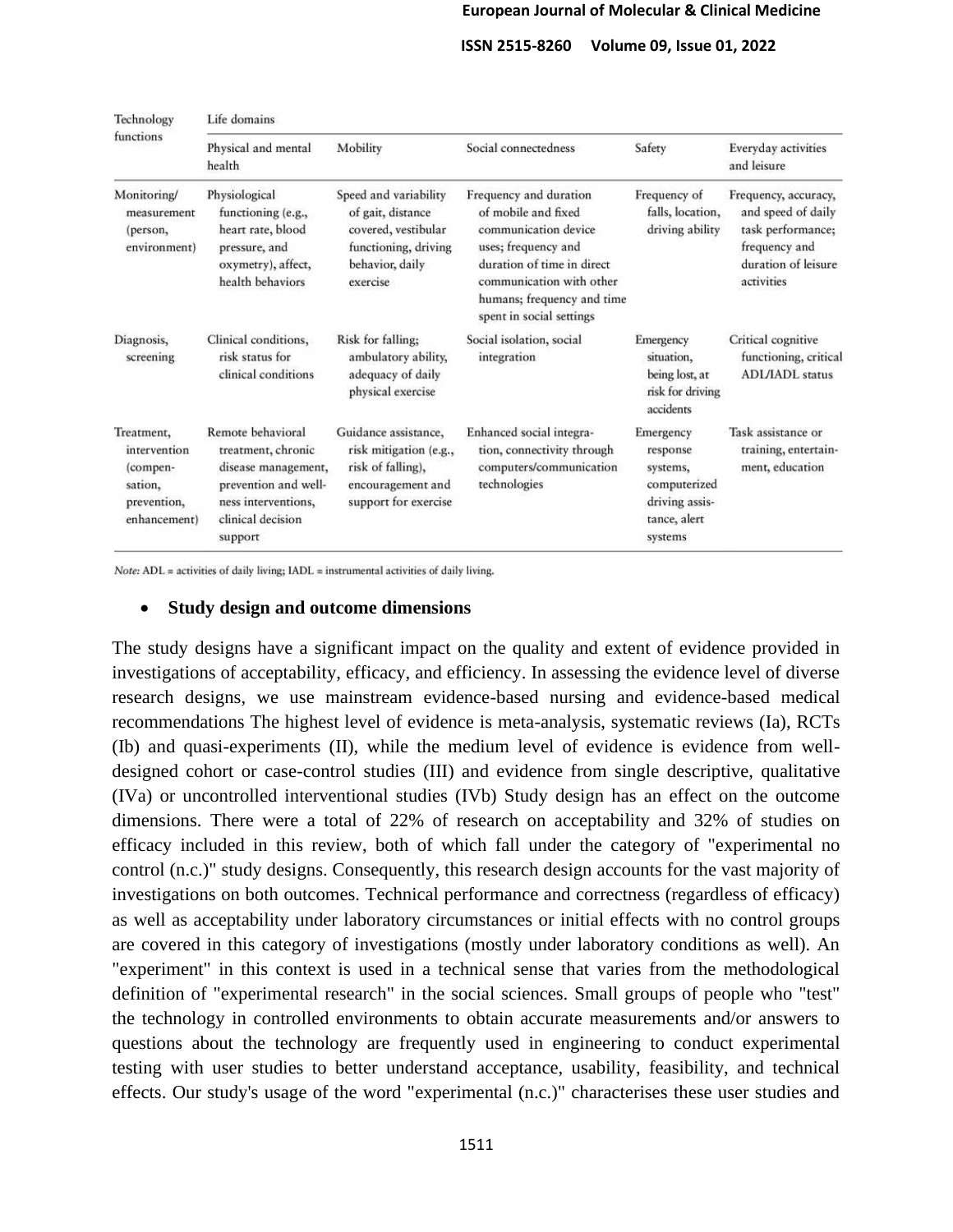links them to other frequently utilized research in the social sciences. Experiment. To put it another way, nursing technologies are somewhere in between the social and technological sciences, making this a common problem for researchers. A low level of evidence (IVb) is assigned to this research design per the cited recommendations.

In addition to these studies, mixed methods designs are used in 20% of acceptance research ( $n =$ 83). Case studies account for 16% of all methodologies, as do qualitative methods, crosssectional analyses, and qualitative methods in general. Cross-sectional studies of technologies already in use, like as EMR/EHR, have frequently been conducted. Most of the studies included in this study were conducted at a low level of evidence design. However, we have just a few quasi-experiments and RCTs that studied acceptance  $(n = 14$  and 8 respectively), but we discovered 24 systematic reviews. These meta-analyses included studies with a medium level of evidence (qualitative and quantitative).

#### **5. Discussion**

Digital technologies for informal and formal care that have previously been studied in terms of AEE were mapped out in this research to provide a systematic overview of the employed methodologies, target settings, domains of support (and the target groups) for these technologies. No previous research has attempted a quantitative review of all aspects of digital technology and nursing care, including formal and informal care as well as nursing education, to the best of our knowledge.

In terms of all possible outcomes, it's safe to say that ICT, robots, and sensor technology are the most often investigated technological topics (AEE). Virtual reality, monitoring, and serious gaming are some of the technological areas with the least amount of study. For the last several years, academics and research funders have likely focused their attention on the most commonly explored technology. With no further information, it is reasonable to conclude that this research interest has either been fueled by high expectations for these technologies in terms of supporting nursing care from the perspective of care research and nursing science, or that nursing contexts are application areas of high interest to those developing these technologies. Technology that is infrequently studied might be a fruitful study subject in the future.

For example, there are a huge number of effectiveness studies concentrating on ICT, robotics, and sensors, as well as several acceptability studies focusing on ICT and robots. However, as will be discussed further below, a huge percentage of these studies have just a poor level of evidence. In general, efficiency studies are quite uncommon. A lack of attention to the link between the advantages and costs of a new technology is evident in this example. Several factors might be at play here. There may be insufficient high-quality research that enables a comparison of the benefits and costs of a technology via a health economic assessment as one potential explanation. Many technologies are still under research or have never been put into practise. As a result, they may not be able to effectively predict future expenditures since they haven't had time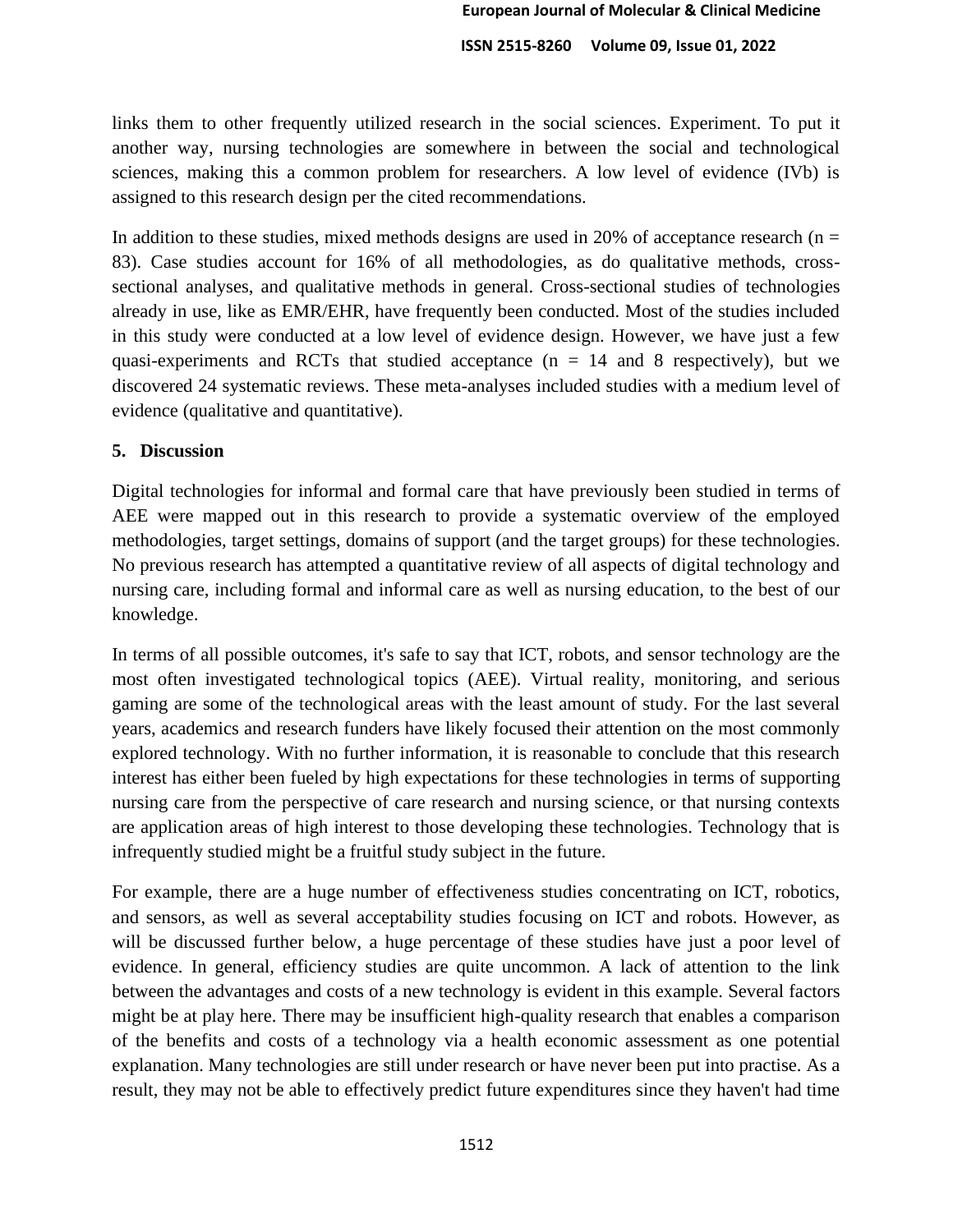to conduct high-quality research in the actual world. This might be due to the fact that it is impossible to estimate the long-term costs of a technology that is still in development, as it is reasonable to believe that long-term costs will be much lower than present ones are. We discovered that the majority of the technologies featured in this collection are aimed at providing care in the hospital, at home, or in a long-term care facility. In addition, a great number of technologies are still without a clear setting. When developing a new technology, we don't believe it is necessary to leave the technology's goal setting up in the air. This hampers the development of the technology. Research limitations were discovered in relation to target locations for formal home care and cross-sectoral care. 'According to our findings, the vast majority of the technologies we examined are geared at persons in need of care as well as the professionals who provide it. For this reason, technology connected to informal home care is meant for those who need it, not for those who provide it. Due to the fact that these technologies are typically aimed at enhancing the freedom of those who need care, we believe that this is a primary factor in this. Even Nevertheless, this analysis points out that informal carers are an under-represented group when it comes to exploring digital technology. There has also been relatively little research done on technology that may aid youngsters in need of care.

For ICT, robotics, and elearning, the most rigorous studies were discovered (metaanalysis, systematic reviews, RCTs, quasi-experiments). It is critical to differentiate between systematic reviews and meta-analyses and RCTs and quasi-experiments on the one hand and on the other hand. If it is based on research with strong evidence, a systematic review will have a high level of evidence. Little-quality studies with low evidence in a systematic review contribute little insight into the efficacy or adoption of a technological innovation. As a consequence, it will be necessary to examine the quality and outcomes of the systematic reviews and meta-analyses included in this study in more depth before making a final judgement on their quality. This is particularly true when dealing with a variety of different technology. Although there are numerous RCTs and quasiexperiments in the fields of ICT, robots, and e-learning, systematic reviews on a high level of evidence may be anticipated in these areas of study. A quick glance at the systematic reviews featured in this article indicates that many of them actually find that there are not enough high-evidence studies and that additional high-quality research are required. Additionally, it seems that this holds true for subfields within ICT, such as robot e-learning, AAL, and assistive technology. Although the methodologies utilised in each study are similar, the assessed outcomes for each technology category are extremely varied, which might have an impact on the comparability of the findings of the research when it comes to AEE, as well.

#### **6. Limitations**

It is important to point out that our scoping review was done in accordance with the methodology's requirements. We've entered an area with a lot of potential. It was difficult to provide a succinct collection, systematisation, and summary of all the information due to the vast area and the high number of potentially relevant technology. In order to keep the scope modest, the study was confined to a time span of seven years. This has to be labelled as a restriction since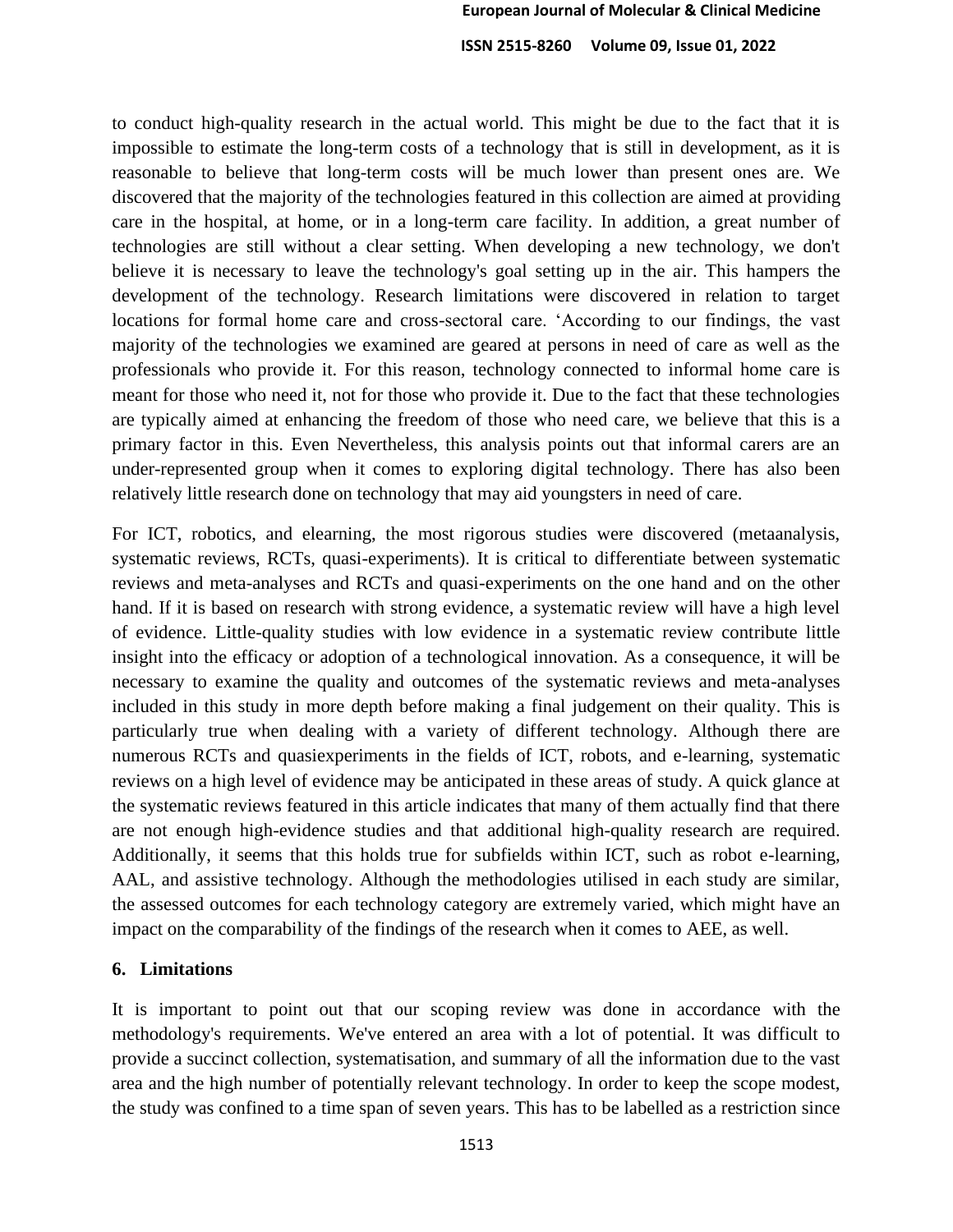there is no way to represent a longer period of time. Due to the intricacy of the technologies, it was not feasible to organise all of the new developments in a way that avoided any duplication. An iterative collaborative method was used to generate the best feasible quality requirements for categorization, although any overlaps should be considered when evaluating the reported findings All 715 studies included in this evaluation were found to explain their techniques and outcomes in an unsatisfactory manner. This complicated the process of identifying, classifying, and evaluating relevant data. The higher the quality of the research design, the better the study description. As a result of this, the notion evolved that research writers often labelled their study designs with a greater degree of evidence than they really employed.

Propose systematic sacrifices owing to limited resources, we were still able to preserve the quality of the review by using the four-eye concept to all exclusion phases and employing a unique sequencing mechanism we devised for this study. Another weakness of this study is the publication bias. Rather than relying on unpublished research, we solely evaluated peer-reviewed articles. There are fewer papers with negative or neutral results in this review. As a result, it's reasonable to conclude that emerging technologies have an advantage.

The inclusion of both systematic reviews and direct research may have resulted in an overrepresentation of certain technological areas. Systematic reviews contain data from primary research as well. In order to acquire an overview of the various evidence levels employed to investigate distinct technological domains, we have acknowledged this constraint. Due to the large number of prospective publications discovered at this stage, we did not thoroughly review the reference lists of all research listed in the databases. Since there are no published studies involving real users, we cannot include technologies that are in the early stages of development. Nevertheless, our extensive search of nine databases, spanning the important disciplines of health and nursing research as well as computer science, has produced a complete overview of the spectrum of relevant literature.

#### **7. Conclusion**

Research in the area of digital technology and nursing care may benefit from the findings of this scoping study. Using AEE, we compiled a comprehensive analysis of the existing literature on the use of technology in informal and formal care settings and identified prospective areas for future research. We also compiled a database of promising technologies for further study. In light of the wide range of important technology, it was a challenge to summarise, organise, and synthesise all the information.

Because of a dearth of high-quality research, we urge that the scientific community refrain from performing systematic evaluations of digital technologies in nursing care for the time being. As a result, we advocate conducting high-quality studies of current technologies in terms of their acceptability, efficacy, and efficiency in real-world situations. As of this writing, there is a low percentage of studies focusing on efficiency, which should be a priority. It is also recommended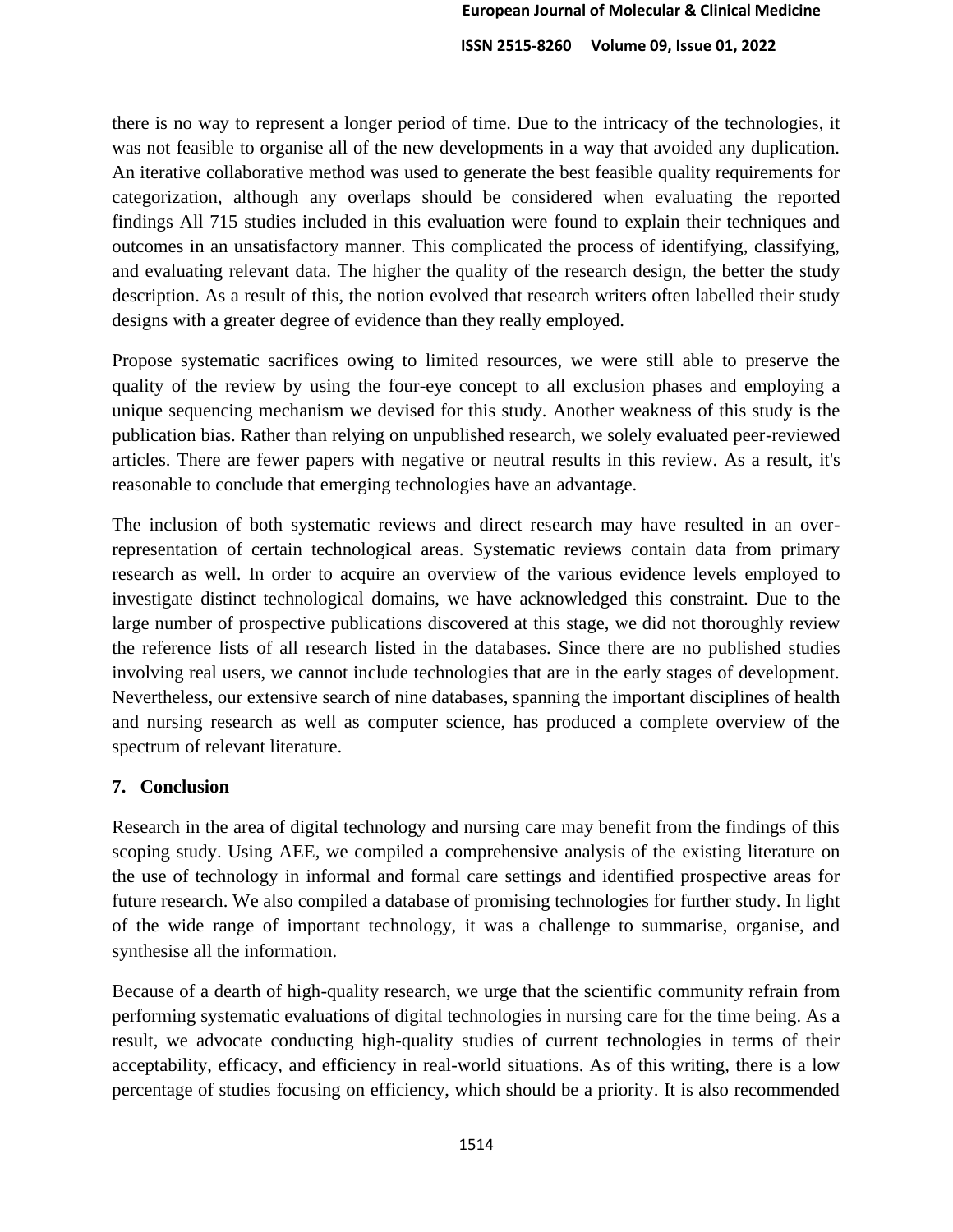that future study examine the methodologies used to evaluate AEE more closely and determine whether or not new methods are required to achieve an optimum assessment of AEE. We observed that formal care at home and cross-sectoral care technologies are under-explored in terms of AEE when analysing the target locations and target categories. In addition, there are a number of technologies that do not have a specified setting. If you're working on health-care technology, we strongly suggest establishing an application context first. Informal caregivers and children in need of care have gotten little attention in the world of technology. To close the research gaps in the areas we focused on (technologies, target contexts, and target populations), policymakers should provide resources to support large-scale long-term assessments of how digital technologies are being used in the delivery of healthcare.

#### **References**

- [1] Krick, T., Huter, K., Seibert, K., Domhoff, D., & Wolf-Ostermann, K. (2020). Measuring the effectiveness of digital nursing technologies: development of a comprehensive digital nursing technology outcome framework based on a scoping review. BMC health services research, 20(1), 1-17.
- [2] Liu, L., Stroulia, E., Nikolaidis, I., Miguel-Cruz, A., & Rincon, A. R. (2016). Smart homes and home health monitoring technologies for older adults: A systematic review. International journal of medical informatics, 91, 44-59.
- [3] Greenhalgh, T., Potts, H. W., Wong, G., Bark, P., & Swinglehurst, D. (2009). Tensions and paradoxes in electronic patient record research: a systematic literature review using the meta‐narrative method. The Milbank Quarterly, 87(4), 729-788.
- [4] Saab, M. M., Landers, M., Egan, S., Murphy, D., & Hegarty, J. (2021). Nurses and Nursing Students' Attitudes and Beliefs Regarding the Use of Technology in Patient Care: A Mixed-Method Systematic Review. CIN: Computers, Informatics, Nursing, 39(11), 704-713.
- [5] Aldehaim, A. Y., Alotaibi, F. F., Uphold, C. R., & Dang, S. (2016). The impact of technology-based interventions on informal caregivers of stroke survivors: a systematic review. Telemedicine and e-Health, 22(3), 223-231.
- [6] Robert, G., Greenhalgh, T., MacFarlane, F., & Peacock, R. (2010). Adopting and assimilating new non-pharmaceutical technologies into health care: a systematic review. Journal of health services research & policy, 15(4), 243-250.
- [7] Sriram, V., Jenkinson, C., & Peters, M. (2019). Informal carers' experience of assistive technology use in dementia care at home: a systematic review. BMC geriatrics, 19(1), 1- 25.
- [8] Capurro, D., Ganzinger, M., Perez-Lu, J., & Knaup, P. (2014). Effectiveness of eHealth interventions and information needs in palliative care: a systematic literature review. Journal of medical Internet research, 16(3), e2812.
- [9] Akinosun, A. S., Polson, R., Diaz-Skeete, Y., De Kock, J. H., Carragher, L., Leslie, S., ... & Gorely, T. (2021). Digital technology interventions for risk factor modification in